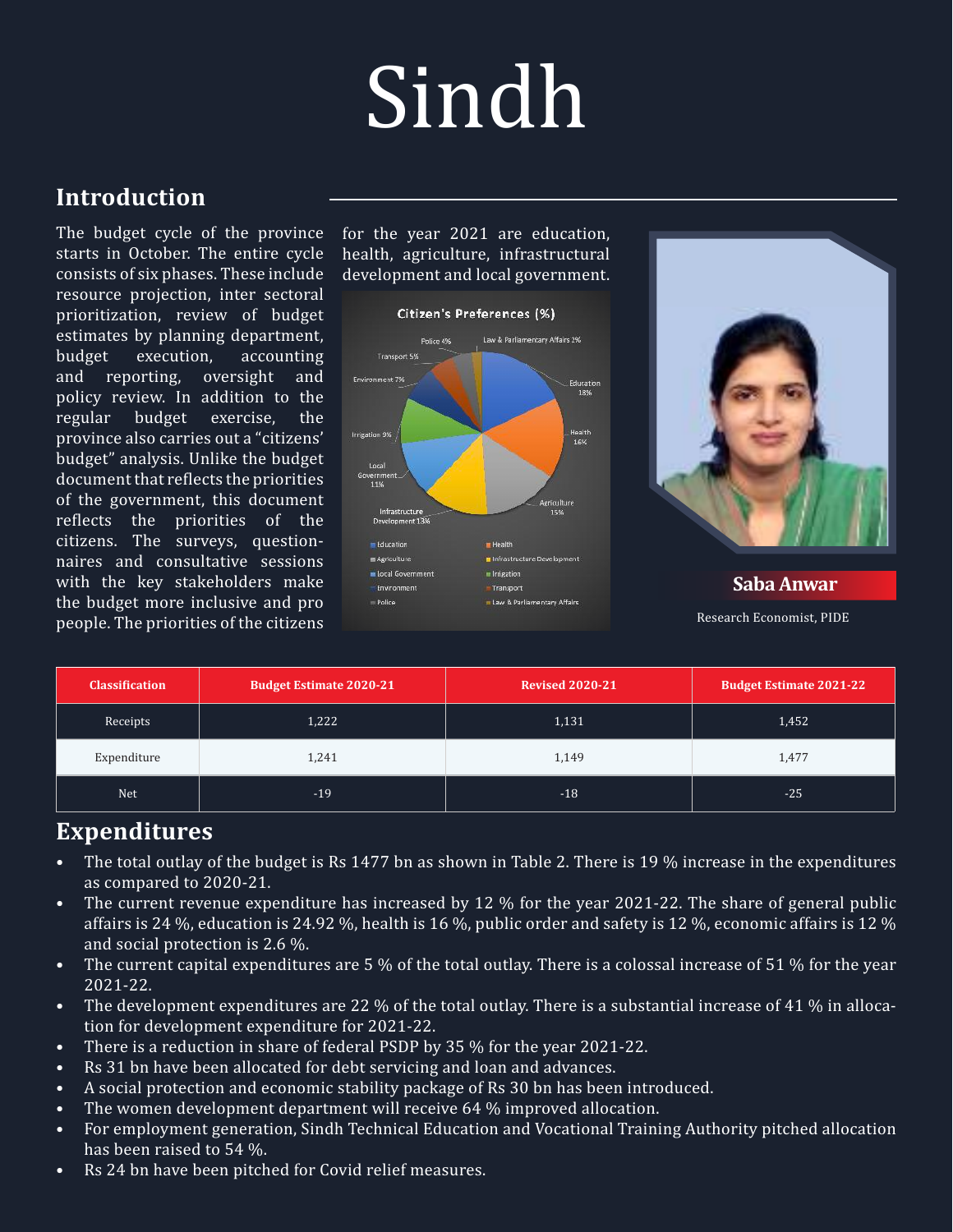|           | <b>Classification</b>                            | <b>Budget Estimate</b><br>2020-21 | 2019-20  | 2020-21  | 2021-22 |
|-----------|--------------------------------------------------|-----------------------------------|----------|----------|---------|
| A.        | Current Revenue Expenditure                      | 968                               | 954      | 1,089    | 12      |
| <b>B.</b> | Current Capital Expenditure                      | 39                                | 35       | 59       | 51      |
| C.        | Expenditure                                      | $-4.38$                           | $-22.04$ | $-12.43$ | 6.80    |
| I.        | Provincial ADP (excluding FPA)                   | 155                               | 100      | 222      | 43      |
| II.       | Foreign Project Assistance (FPA)                 | 54                                | 38       | 71       | 30      |
| III.      | Other Federal Grants                             | 8                                 | 9        | 5        | $-35$   |
| IV.       | District ADP                                     | 15                                | 13       | 30       | 100     |
|           | Provincial Development Expenditure (i+ii+iii+iv) | 232                               | 160      | 329      | 41      |
|           | Total Expenditures of the Province (A+B+C)       | 1,241                             | 1,149    | 1,477    | 19      |

# **Introduction**

- The total receipts of the province are shown in table 3.
- The federal transfers have increased by 14 % for the year 2021-22. These transfers constitute 65 % of the total receipts. The decline in total collection by the federal government led to decline in the revised federal transfers.
- The provincial receipts are expected to increase by 5 % for 2021-22. These constitute 25 % of the total receipts.
- The sales tax on services and provincial taxes contribute 92 % to provincial receipts.

|    | <b>Classification</b>                                                                       | <b>Budget Estimate</b><br>2020-21 | <b>Revised 2020-21</b> |     | Growth (%) |
|----|---------------------------------------------------------------------------------------------|-----------------------------------|------------------------|-----|------------|
| А. | Current Revenue Receipts                                                                    |                                   |                        |     |            |
|    | <b>Federal Transfers</b>                                                                    |                                   |                        |     |            |
|    | Revenue Assignment                                                                          | 679                               | 642                    | 798 | 17         |
|    | <b>Straight Transfers</b>                                                                   | 62                                | 57                     | 49  | $-20$      |
|    | Grants to offset losses of abolition of OZT-<br>(0.66% of Provincial Share)- (incl. Others) | 18                                | 17                     | 21  | 17         |
|    | Total                                                                                       | 760                               | 717                    | 869 | 14         |
|    | Provincial Tax Receipts (excluding GST on<br>Services)                                      | 128                               | 105                    | 154 | 20         |
|    | Provincial Sales Tax on Services                                                            | 135                               | 125                    | 150 | 11         |
|    | Provincial Non-Tax Receipts                                                                 | 49                                | 12                     | 24  | $-51$      |
|    | Total                                                                                       | 313                               | 242                    | 329 | 5          |